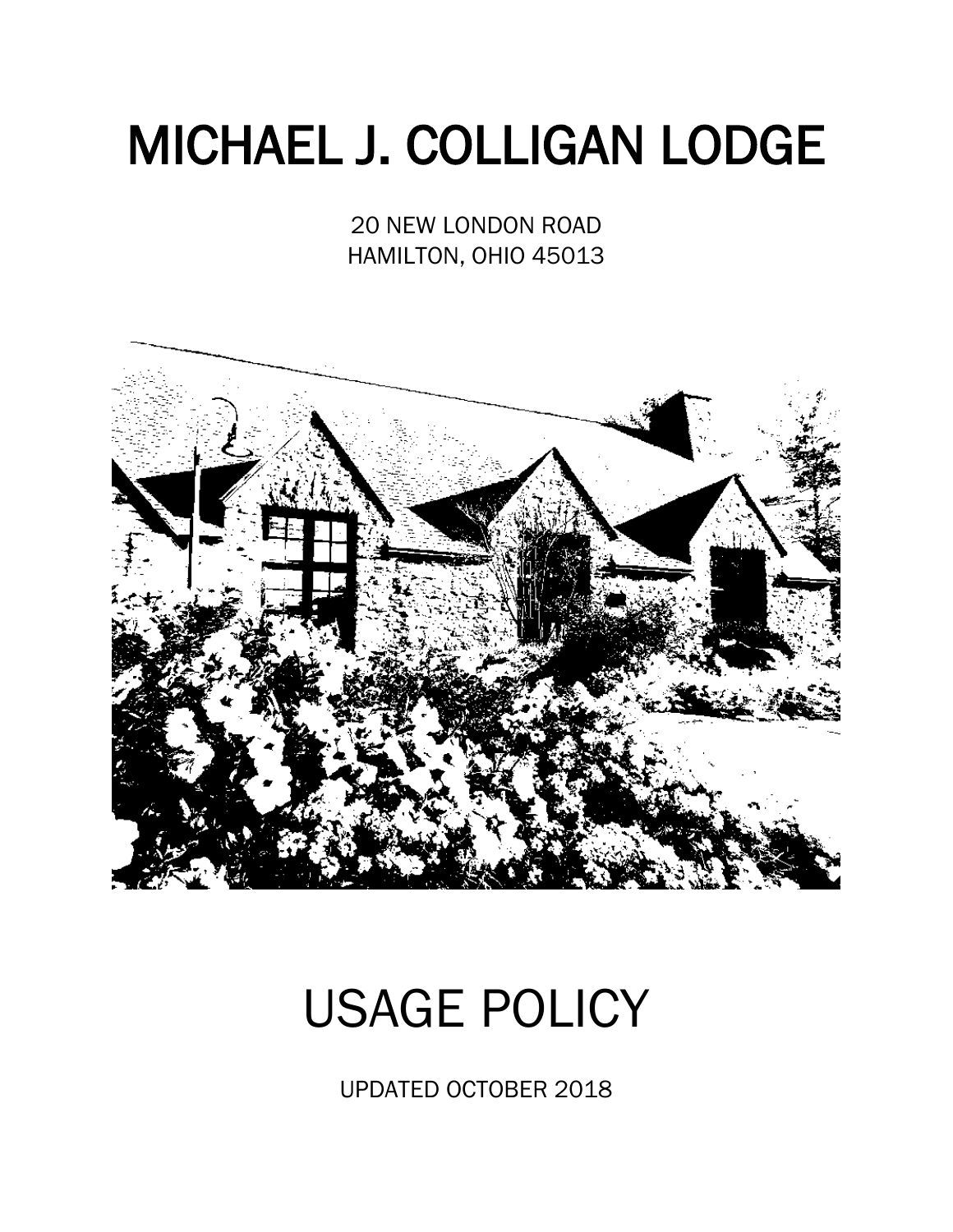### **SUMMARY**

Thank you for choosing the Michael J. Colligan Lodge for your event! The Lodge is operated by the Hamilton Parks Conservancy, a 501(c)3 non-profit dedicated to improving the public parklands of Hamilton.

This document contains all the information you will need to ensure your event is a success. For your convenience, this page lists the most common questions and concerns raised by our lessees.

### May I serve alcohol at the Lodge?

Yes, so long as all beverages are served by a professionally-certified bartender who carries event insurance. Lessees may also purchase insurance if their certified bartender does not carry a policy. Find the complete rules for service of alcohol on page 4.

### Can I arrive early to set up and decorate?

No, the duration of your rental must include all the time you need to prepare for your event. If you need an hour to set up for an event starting at 6, your rental must begin at 5.

### May I take a tour of the Lodge prior to my event?

Yes. Contact the parks office at (513)-785-7055 to schedule a tour.

### What are the dimensions of the Lodge and its furnishings?

The assembly hall of the Lodge is 2,000 sq. ft. and is furnished with tables and chairs to seat up to 84 people comfortably. The round dining tables measure 60 inches in diameter, while the rectangular serving tables are 72 inches in length.

### What kind of audio/visual system does the Lodge provide?

There is a large screen TV with HDMI hookups at the Lodge. The TV is suitable for presenting slideshows and playing background music. We recommend bringing your own equipment or hiring a DJ if your event requires high-quality sound.

### Table of Contents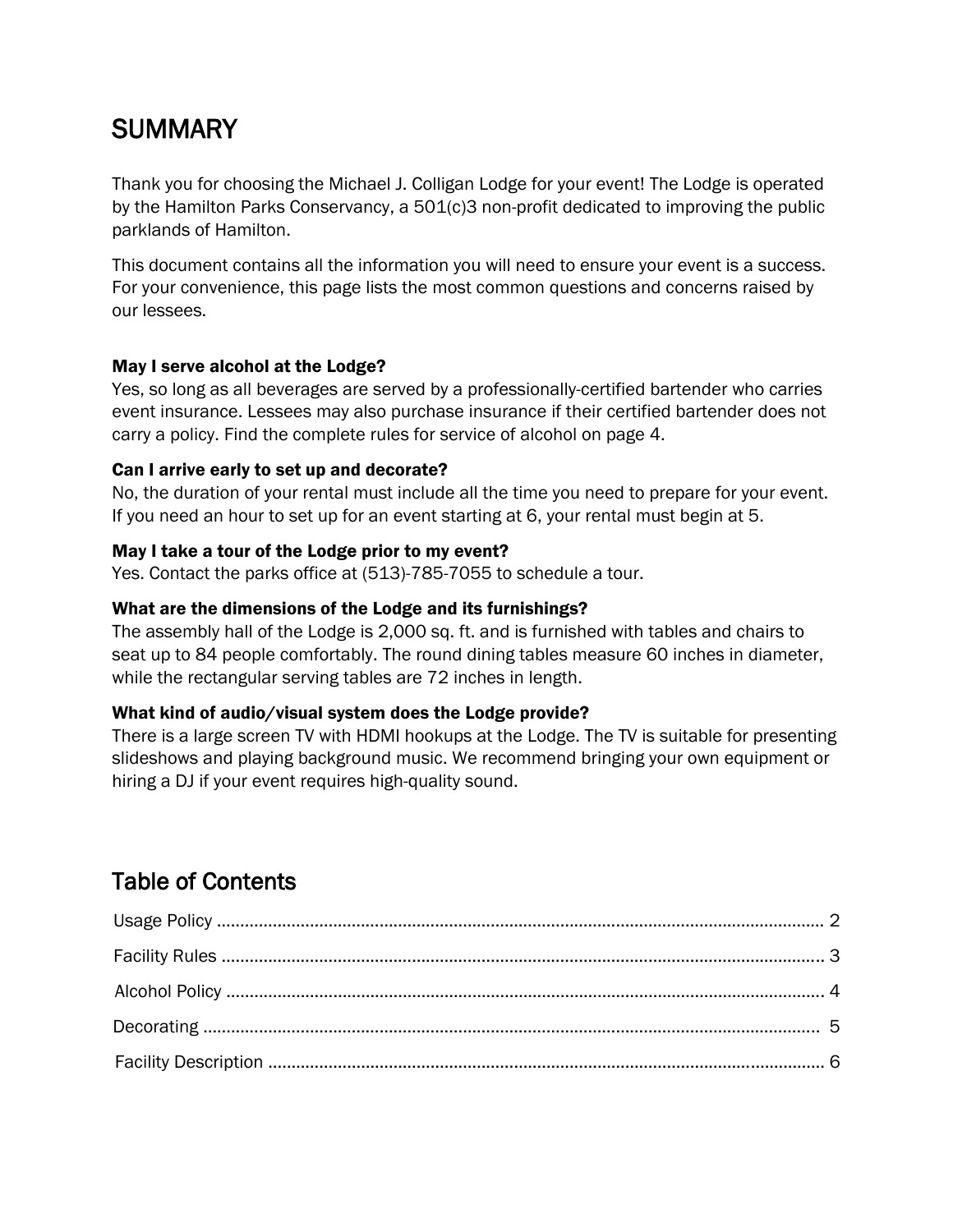### Usage Policy

### Renter Liability

All renters are expected to take pride in and assume responsibility for the appearance and condition of the Lodge.

All renters are responsible for the personal conduct, safety and welfare of their volunteers, representatives, employees, contractors, and guests while on the premises.

Renters agree to be fully responsible for all damages, costs, and expenses associated with their use of the Lodge facility. This includes but is not limited to: rental fees, careless misuse, unreasonable conduct, theft, or vandalism.

#### Facility Access

Hamilton Parks Conservancy staff will have access to the Lodge during the rental period provided the activities of the Lodge personnel do not unreasonably interfere with the authorized activities of the renter.

The caretaker will call you the week of the event to discuss setup.

The caretaker will meet you at the Lodge to open at the start of your rental period and will return to close the Lodge at the end of your rental period.

The Lodge may not be left unattended for any amount of time. If your event concludes before the end of your rental period, please notify the caretaker and wait for them to return.

#### **Affiliation**

The renter will not use the Hamilton Parks Conservancy (HPC) name or logo on any material in a manner that infers that the HPC is a sponsor or cosponsor or in any way affiliated with the renter's group. The HPC name or logo may be used only if a sponsorship or co-sponsorship agreement has been approved by the Director of the Hamilton Parks Conservancy.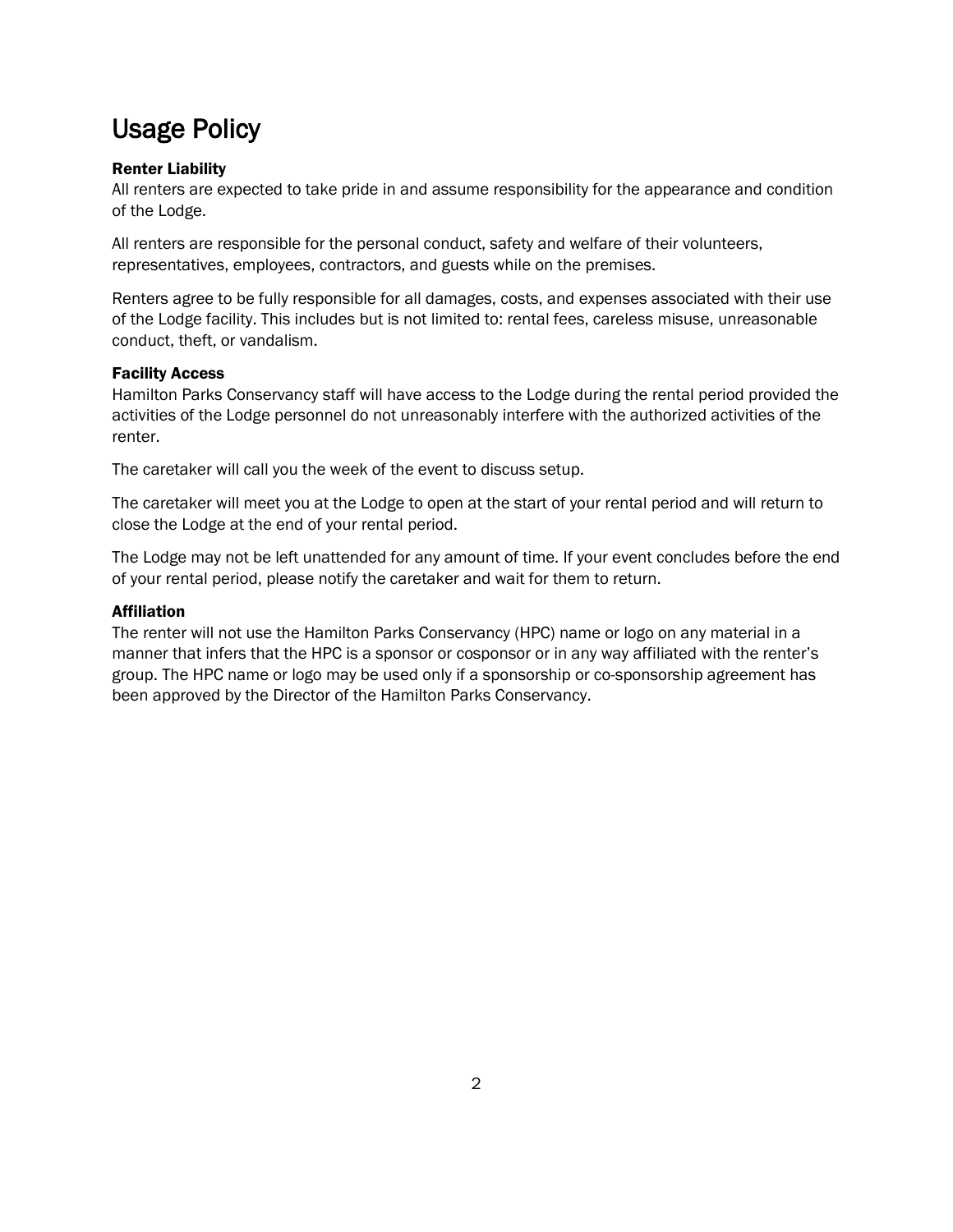### Facility Rules

### Tobacco

Veterans Park is defined as a smoke-free public place by City of Hamilton Ordinance 1781.02. Cigarettes, snuff, chewing tobacco, and electronic cigarettes are prohibited in and around the Lodge.

### Alcohol

The sale of alcoholic beverages on Lodge property is strictly prohibited except as otherwise provided in these rules (see Alcohol Service Policy on page 4).

### Physical Alterations

Renters may not attach any fixtures that may permanently alter the Lodge walls, floors, or ceilings. For decorating tips, see Decorations on page 5.

#### Personal Property

The Hamilton Parks Conservancy is not responsible for any materials or equipment brought in or used for the renter's function. All such items must be removed immediately following the event.

#### **Cleanliness**

Renters must keep the facility clean and free of trash and hazardous materials. Any area not left in good order and repair will be cleaned and repaired by the caretaker as necessary and the renter agrees to be billed and shall be liable for all associated costs.

#### Fire Safety

The renter shall not use or allow to be used on the premises any articles or substance having an offensive odor or any dangerous, combustible, explosive, or rapidly burning matter or material of any kind. This includes candles, fireworks, firecrackers, and sparklers.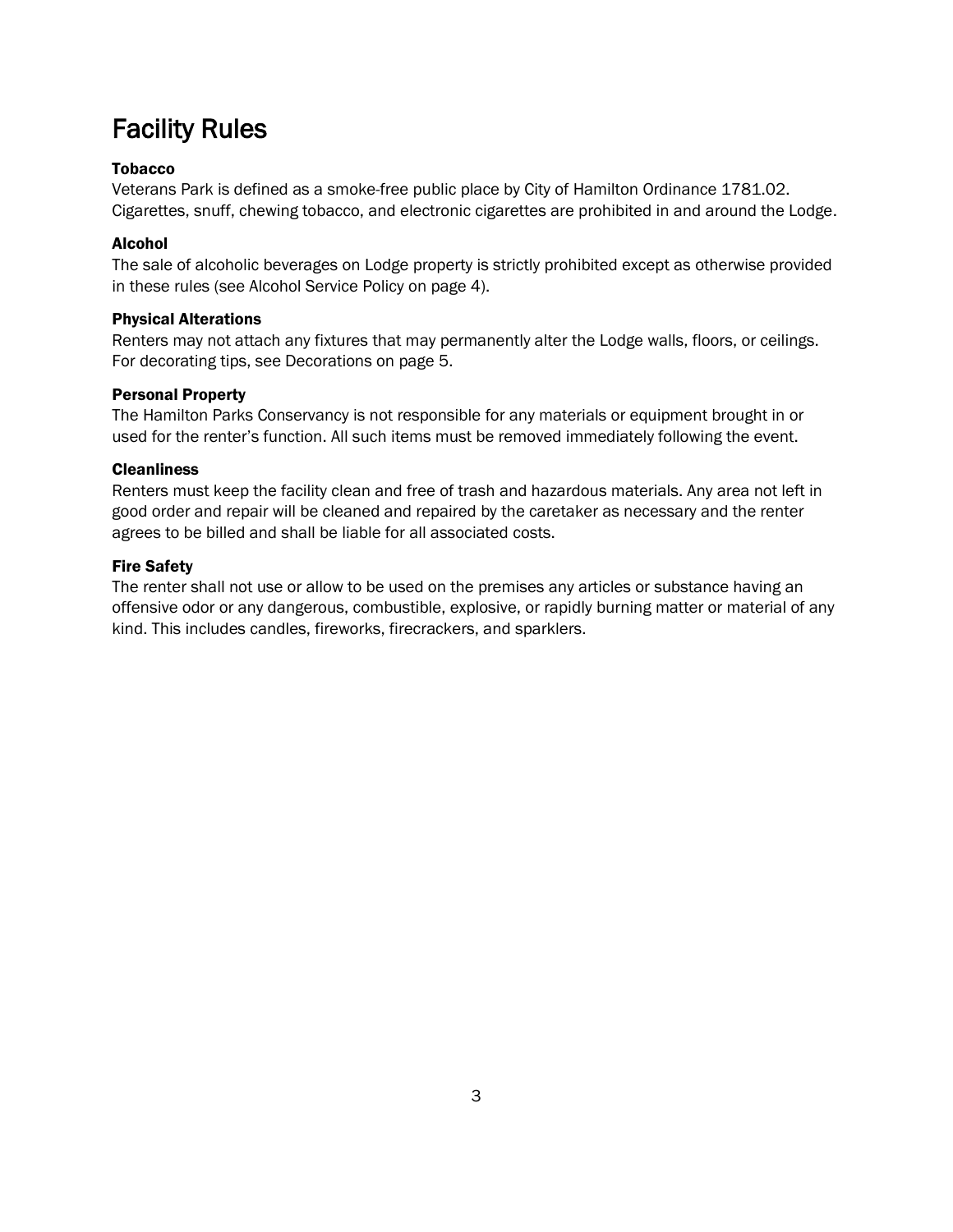### Alcohol Service Policy

Beer, wine, and spiritous liquor may be served to those of legal age at private functions booked in the Lodge. Spiritous liquor is defined as all intoxicating liquors containing more than twenty-one percent alcohol by volume. Events that include the service of alcohol must hire a professionally certified bartender who carries event insurance.

#### Serving Alcohol

The Lessee must provide the beer, wine, and spiritous liquors for the event. The Lessee cannot charge for the beer, wine, and spiritous liquor.

Servers of beer, wine, and spiritous liquors must possess a liquor license issued by the Ohio Department of Liquor Control. Servers must also possess their own insurance. A copy of both the liquor license and certificate of insurance must be submitted to HPC prior to the event.

Beer, wine, and spiritous liquor service must be consistent with the regulations of the Ohio Department of Liquor Control. Alcoholic beverages may be consumed on the premises of the Lodge by individuals twenty-one years of age or older, who must present the server with a valid photo identification if requested. No underage person may possess or consume alcohol while on the premises.

The renter and caterer are responsible for assuring that alcoholic beverages are not served to individuals who appear to be inebriated. The servers and/or catering staff shall reserve the right to make the determination of whether any individual appears inebriated.

Non-alcoholic beverages and food must be available throughout an event where beer, wine, or spiritous liquor are served.

#### Event Insurance

Whether held by the bartender or purchased separately by the lessee, event insurance must carry liability limits in the amount of \$1,000,000 (one million dollars) covering the on-premise consumption of alcohol.

The policy must name both the Hamilton Parks Conservancy and the City of Hamilton as additionallyinsured parties.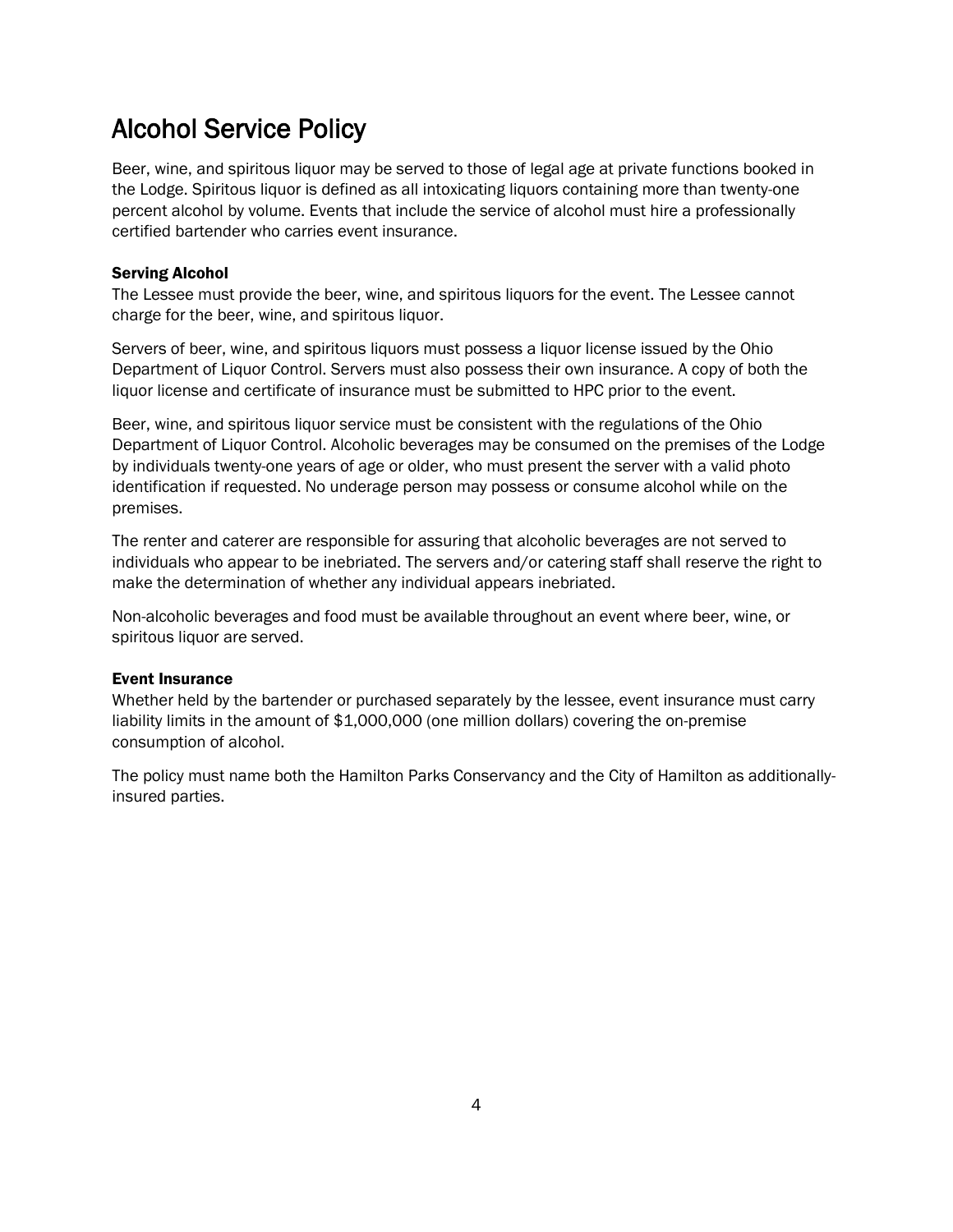### Decorations, etc.

No decorations involving confetti or glitter may be brought into the Lodge.

When decorating, use masking tape instead of scotch tape.

Only battery-powered candles may be used indoors.

If using helium balloons and one gets loose, please advise the caretaker upon their return.

No decorations of any kind may be affixed to the floor in any way.

Tossing of rice, grain, seeds, glitter, etc., is strictly prohibited in and around the Lodge.

All decorations must be removed immediately upon the conclusion of your event.